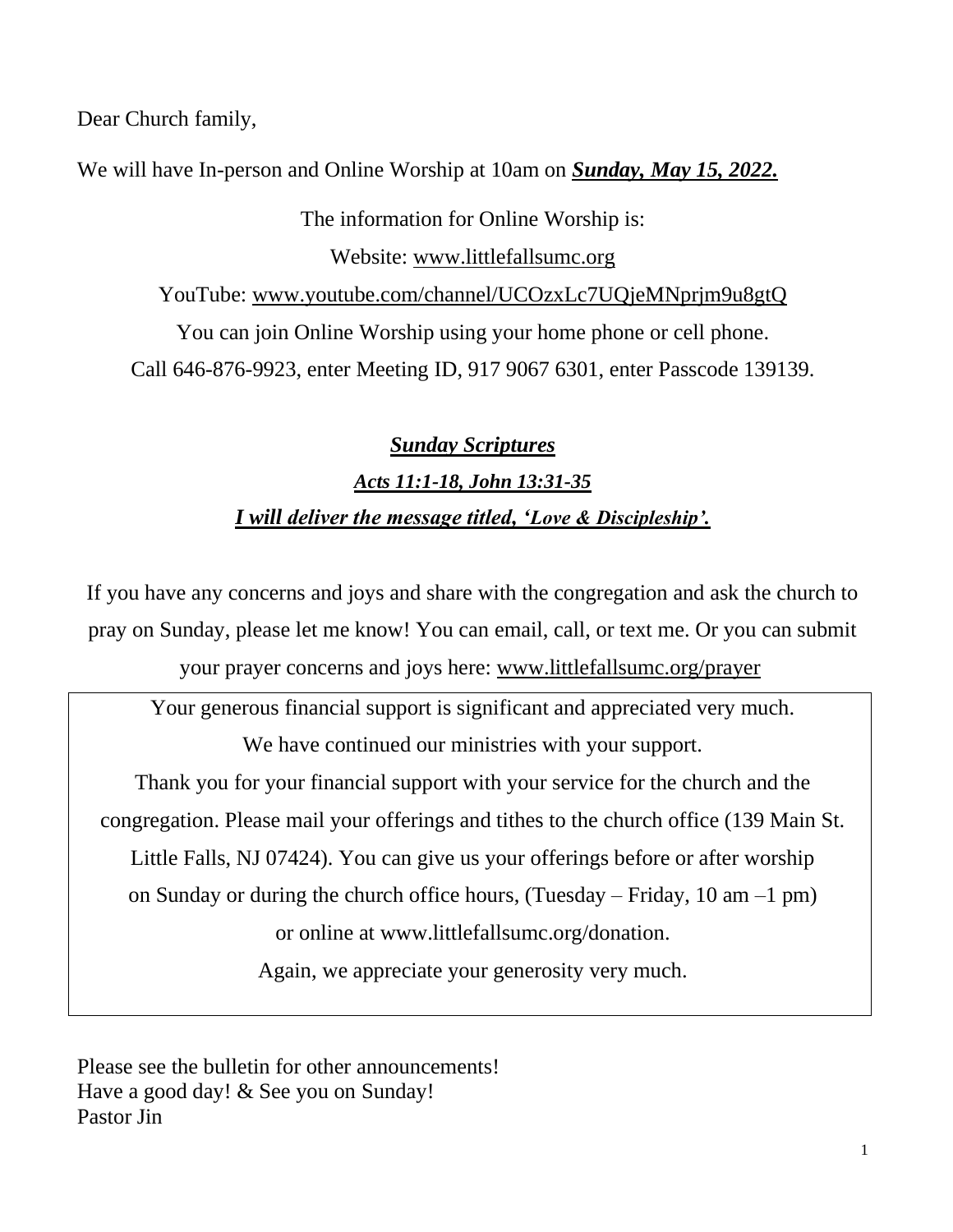# **Little Falls United Methodist Church**

# **Fifth Sunday of Easter**

# **May 15, 2022 - 10 am**



**139 Main Street, Little Falls, NJ 07424 Office Phone: (973) 256-0993 Website: [www.LittleFallsUMC.org](http://www.littlefallsumc.org/) Email: [Info@LittleFallsUMC.org](mailto:Info@LittleFallsUMC.org)**

*"A Welcoming Community of Faith, Hope, Mission and Outreach Sharing Christ's Love" "Making Disciples of Jesus Christ for the Transformation of the World"*

**"I appeal to you therefore, brothers and sisters, by the mercies of God, to present your bodies as a living sacrifice, holy and acceptable to God, which is your spiritual worship." (Romans 12:1)**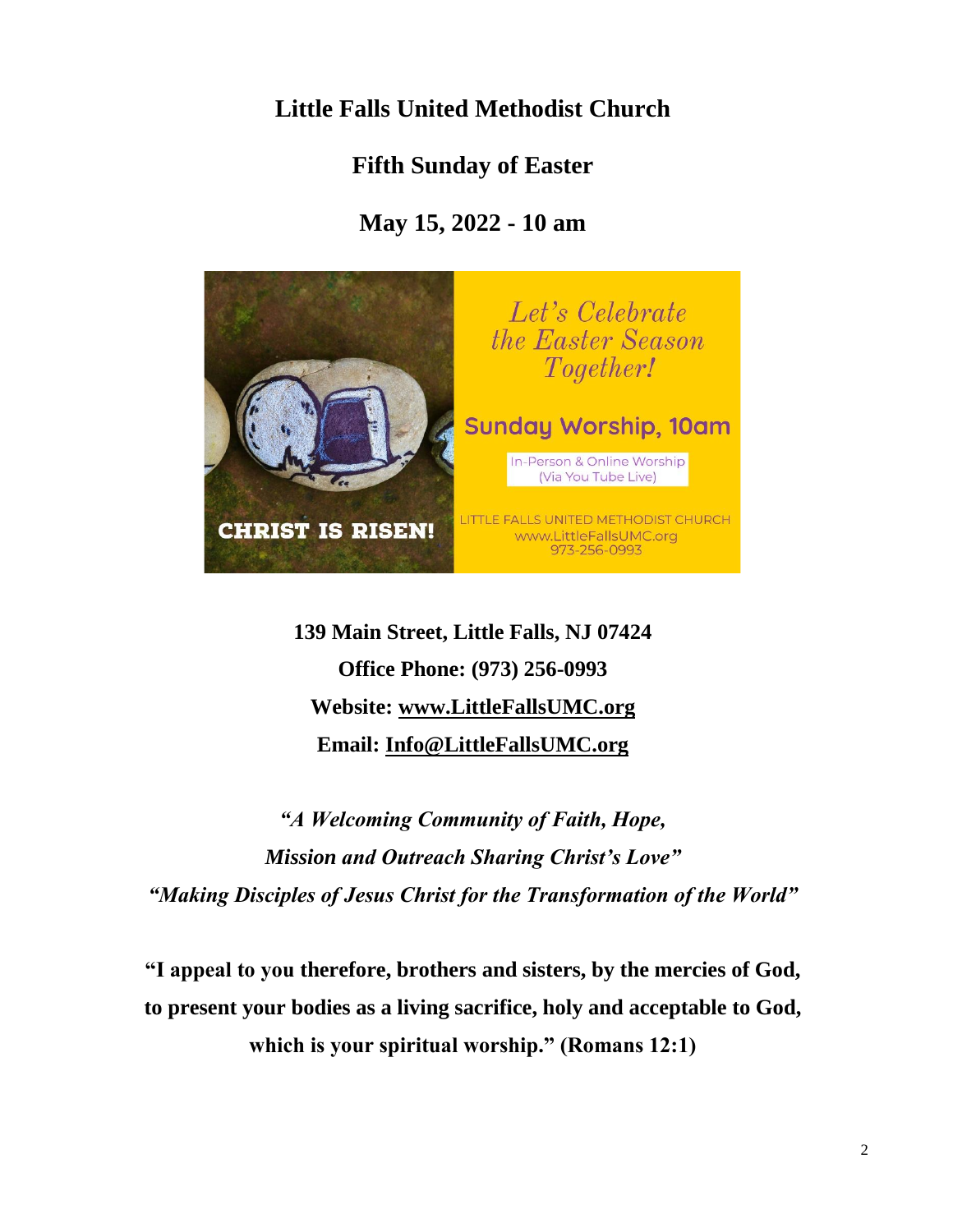### *Called to Praise*

#### ⭻**Prepare your heart and body for Worship**

#### **Welcome & Greeting**

⭻**Call to Worship** Leader: Let praise to God resound in the heavens! **All: Let praise to God fill the earth!** Leader: Let all God's angels offer praise and rejoicing! **All: Let all God's creatures sing praise and joy!** Leader: Open your hearts and spirits today. **All: Let us praise the Lord today and always! AMEN.**

#### ⭻**Praise Song** *How Great Is Our God* **W&S 3003**

Verse 1 The splendor of the King Clothed in majesty Let all the earth rejoice All the earth rejoice He wraps Himself in light And darkness tries to hide And trembles at His voice And trembles at His voice

Chorus How great is our God Sing with me How great is our God And all will see how great How great is our God

Verse 2 And age to age He stands And time is in His hands Beginning and the End Beginning and the End The Godhead three in one Father Spirit Son The Lion and the Lamb The Lion and the Lamb

Bridge Name above all names Worthy of all praise My heart will sing How great is our God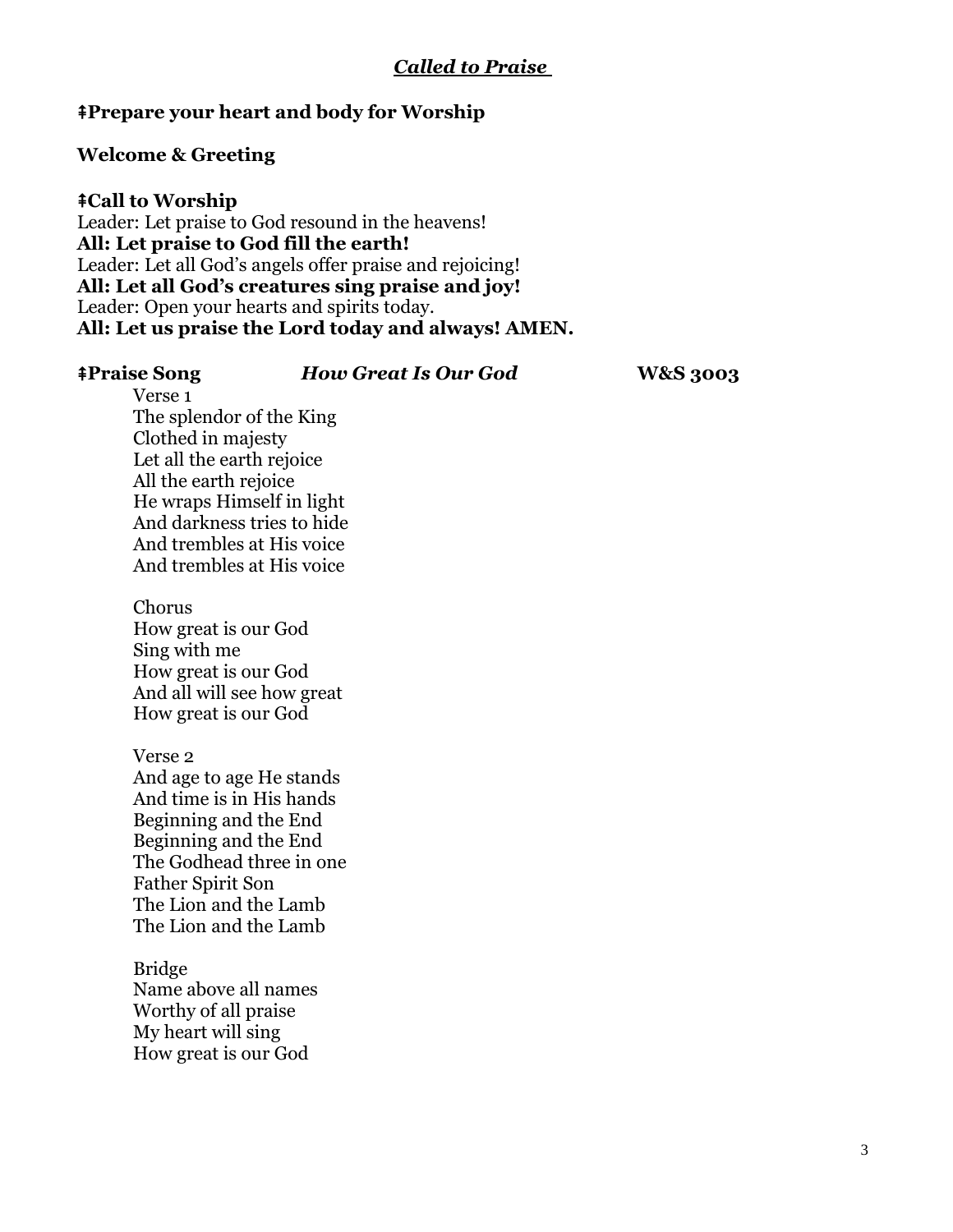**Children's Time** *Joseph Saves His Family* **Genesis 42-46** 

For the first seven years, Joseph was in charge of gathering extra food for the people of Egypt. That way, when hardly any crops grew, there would still be plenty to eat. The seven bad years began, and people in other countries had no food at all. Even Joseph's family did not have enough to eat. So Joseph's father sent his sons to Egypt to buy some food. When the brothers arrived in Egypt, they went to Joseph and bowed down to him. They did not know he was their brother. But Joseph knew. Joseph sold them some food. Then the brothers left to go home. Sometime later, they returned to buy more food. Just as Joseph had dreamed, they browed down to him – again. Finally, Joseph told them, "I am your brother!" His brothers were afraid! But Joseph told them not to be afraid. "God meant it for good. He had a special plan for me," he said. They all hugged. Joseph's brothers rushed home. They told their father what had happened. Jacob was so happy to hear that Joseph was alive. The whole family moved to Egypt.

#### **Announcements**

- We have '**In-Person' Worship in the Sanctuary** and **'Online Worship'** at 10 am on **Sunday, May 15, 2022.** You can choose In-person worship or Online worship to worship with us.
- The Worship Bulletin will be sent to you by email (most people) or post mail (those who cannot access email). You can see the bulletin on the church website, [www.littlefallsumc.org/onlineworship](http://www.littlefallsumc.org/onlineworship)
- You can join our online worship via YouTube or Facebook for Online Worship. Type "Little Falls United Methodist Church" in the search window on Youtube or Facebook. You can use the link below to join in Online Worship. YouTube: [www.youtube.com/channel/UCOzxLc7UQjeMNprjm9u8gtQ/](http://www.youtube.com/channel/UCOzxLc7UQjeMNprjm9u8gtQ/)
- You can join the Online Worship by your phone. Call (646)-876-9923 and enter the Meeting ID, 917 9067 6301 and  $#$  Key and then press  $#$  key again! Passcode 139139.
- **Prayer Concerns & Joys** Please email Pastor Jin [\(jkim@littlefallsumc.org\)](mailto:jkim@littlefallsumc.org) or use the online form, [www.littlefallsumc.org/prayer.](http://www.littlefallsumc.org/prayer) If you would like to share your concerns and joys with the congregation. Pastor Jin will lift up the names in the order of prayer in our worship.
- **Altar Flowers** –If you would like to offer the altar flowers, please contact Janet (973) 896-8936 or [ladyteddy@aol.com.](mailto:ladyteddy@aol.com)
- **Fellowship Time after Worship** Thank you **Bethany Hope Circle** for providing the coffee hour refreshments. Let us enjoy good fellowship time every Sunday after Worship. We need your help to continue the coffee hour. Please contact Ken Griffin [\(201\)](tel:+12014584638)  [458-4638](tel:+12014584638) or Ken.Griffin89@yahoo.com for details.
- **Let's Help Ukraine –** Janet delivered the collected items to the Ukraine Church in Clifton. The minister expressed gratitude to our congregation. We continue to collect Medical/baby Items. Contact Janet (973) 896-8936 or [ladyteddy@aol.com.](mailto:ladyteddy@aol.com) if you have any questions. Thank you all for participating in the collection.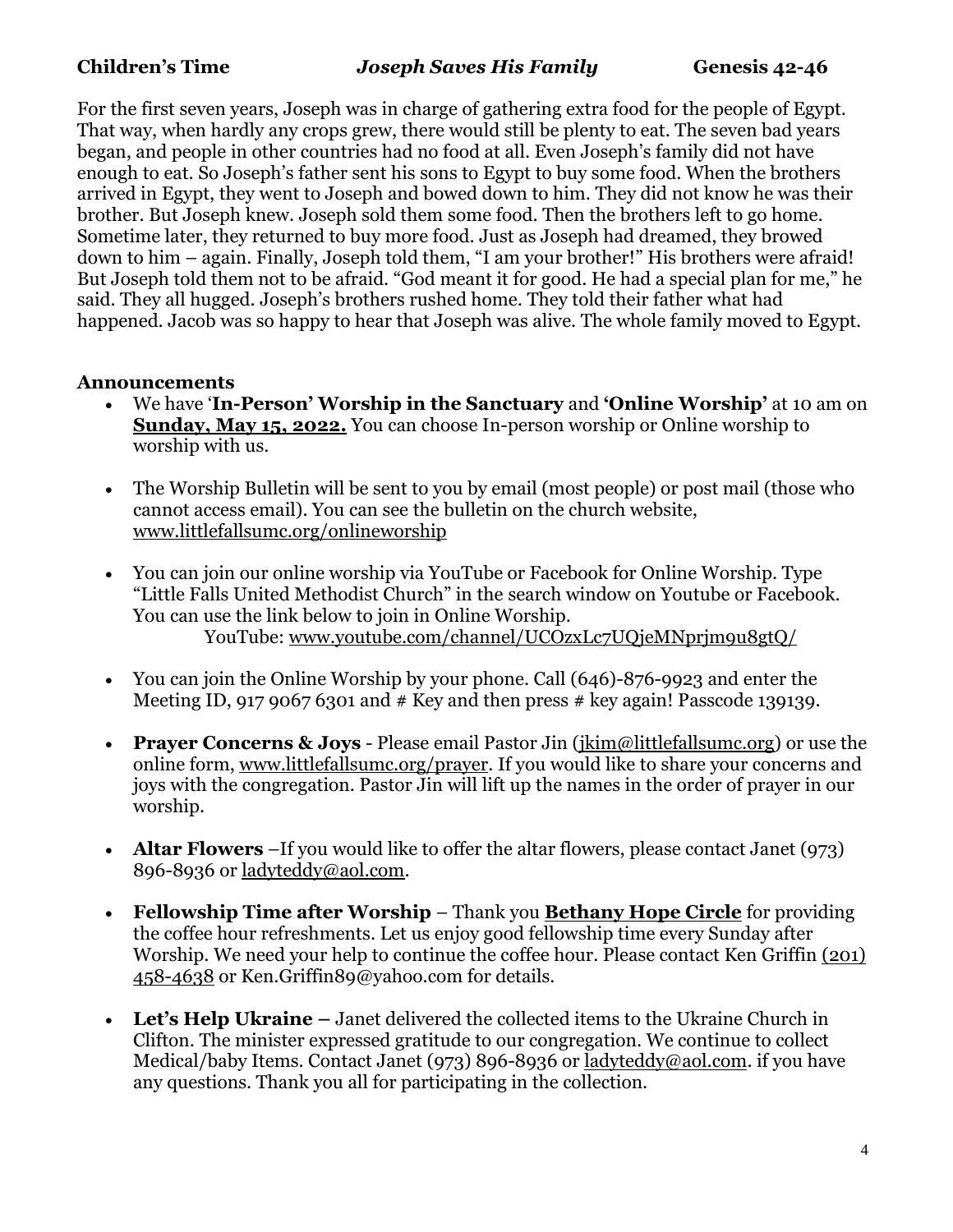- **Church Wide Spring Yard Sale!** *Thank you to all who helped with this event!*
- **Church Forum** We will have the Church forum in Fellowship Hall on **June 18th** at 10:30am. Please join us in the meeting! Let's work for God's ministry together!
- **Kids For Christ** Join us for KFC! All Children  $(K 5<sup>th</sup>$  grade) are welcome. The next meeting will be on **Thursday, May 19th** at 5pm to 6:30pm. K.F.C. is a program for children. We have KFC every first and third Thursday of the month.
- **Treasured Memories**  "Treasured Memories" is a grief group for those who have lost their loved ones. The ongoing meeting gathers every **2nd Wednesday of the month** in Lee Lounge at 7pm. Contact Allison for details (973) 800-4152.
- **Online Donation** Online donation is available now. Please visit the church website and click 'Donation.' The link is [www.LittleFallsUMC.org/donation.](http://www.littlefallsumc.org/donation)
- **Shoprite Gift Card** If you want to buy a Shoprite gift card, please contact Pete (973) 595-5765 or [detroit50@aol.com.](mailto:detroit50@aol.com)
- **Kohl's Gift Card** If you want to buy a Kohl's gift card, please contact Allison (973) 800-4152.
- **AmazonSmile Program**  Please choose Little Falls UMC as your charity organization at www.smile.amazon.com. All services and prices will be the same and Amazon will donate 0.5% of your purchase to the church.
- Your financial support and generosity are greatly appreciated and essential for our church ministry and mission. Please consider sending your tithes and offerings to Little Falls UMC (139 Main St. Little Falls, NJ 07424). You can send your offerings and tithes to the church every week. Or you can send offerings and tithes for a month with a check. Thanks again for your generosity!
- **LFUMC FOOD PANTRY ITEMS NEEDED** Many families depend on the Food Pantry on a regular basis. The Pantry needs the following non-perishable items; canned vegetables, peanut butter, jelly, adult/children's cereal, pasta & sauce, instant potatoes/rice, tuna, chicken, sardines, fruit, apple sauce, juice, and granola bars.
- **SOCKS FOR SOULS Do your feet get cold?** Please help Unity Circle to provide new or gently used socks to the homeless. There is a constant need. Please drop off your socks in the large white sock in the Narthex.
- **Ongoing Collection** UMW also collects postmarked stamps, can pull tabs, Box Tops for Education, and the front of greeting cards. Items are donated to different charities and organizations.

# ⭻**Hymn of Prayer** *Precious Lord, Take My Hand* **UMH 474**

Precious Lord, take my hand, lead me on, let me stand, I am tired, I am weak, I am worn; through the storm, through the night, lead me on to the light: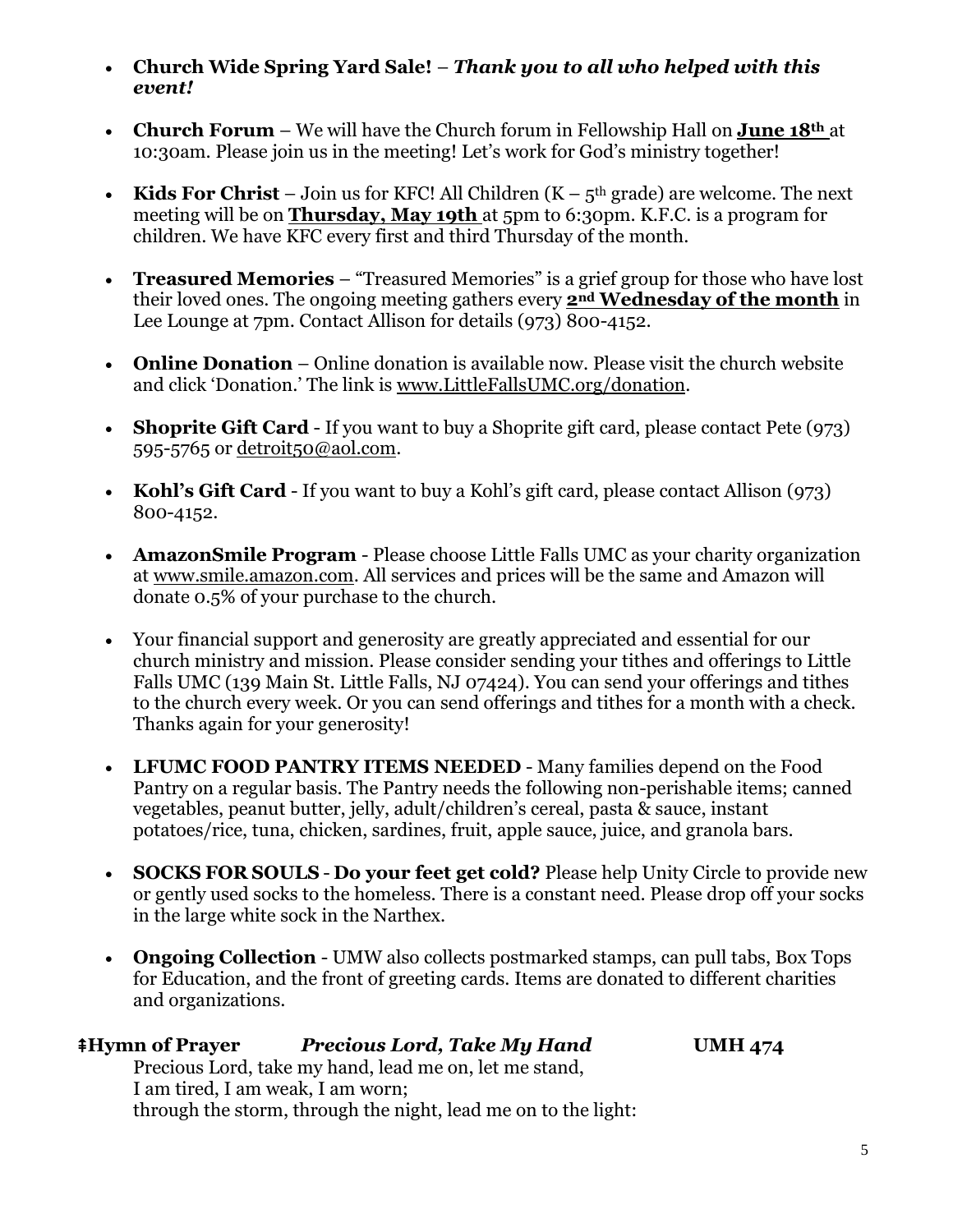take my hand, precious Lord, lead me home.

When my way grows drear, precious Lord, linger near, when my life is almost gone, hear my cry, hear my call, hold my hand lest I fall: take my hand, precious Lord, lead me home.

When the darkness appears and the night draws near, and the day is past and gone, at the river I stand, guide my feet, hold my hand: take my hand, precious Lord, lead me home.

### **Pausing for Silent Prayer and Confession**

#### **Prayers of the People (Response: God, in Your Mercy, hear our prayers.)**

When the news is loudly proclaiming anger, hostility, hatred, we are called by Christ to love one another. How hard that is, O Lord! Prejudice abounds in our land, and it is our shame, as we proclaim our faith in you. You call us to love one another, but we put conditions on that love: some of these conditions regard race, economic status, gender, age, nationality. It is easy to love people with whom we feel comfortable. It is more difficult to love those who are different from us. Teach us how to love and accept the diversity in our land. Help us to treasure each other for the wondrous gifts and talents each person has. Sharpen our ears to hear words of love when whispered and shouted. Tune our hearts to your healing message of acceptance and compassion for all. Help us to be the people of the Resurrection - who have been freed from the bonds of death. We place our lives in your care, merciful Lord. AMEN.

#### **The Lord's Prayer**

*Our Father, who art in heaven, hallowed be thy name, thy kingdom come, thy will be done, on earth, as it is in heaven. Give us this day our daily bread. And forgive us our trespasses, as we forgive those who trespass against us. And lead us not into temptation, but deliver us from evil, for thine is the kingdom, and the power, and the glory, forever. Amen.*

### *Called to the Word*

### **Prayer for Illumination**

**Leader:** Lord, open our hearts and minds by the power of your Holy Spirit, that, as the Scriptures are read and your Word proclaimed, we may hear with joy what you say to us today. **All: Amen**

### **NT Lesson Acts 11:1-18**

### **Peter Explains His Actions**

**11** The apostles and the believers throughout Judea heard that the Gentiles also had received the word of God. **<sup>2</sup>** So when Peter went up to Jerusalem, the circumcised believers criticized him **<sup>3</sup>** and said, "You went into the house of uncircumcised men and ate with them." **<sup>4</sup>** Starting from the beginning, Peter told them the whole story: **<sup>5</sup>** "I was in the city of Joppa praying, and in a trance I saw a vision. I saw something like a large sheet being let down from heaven by its four corners, and it came down to where I was. **<sup>6</sup>** I looked into it and saw four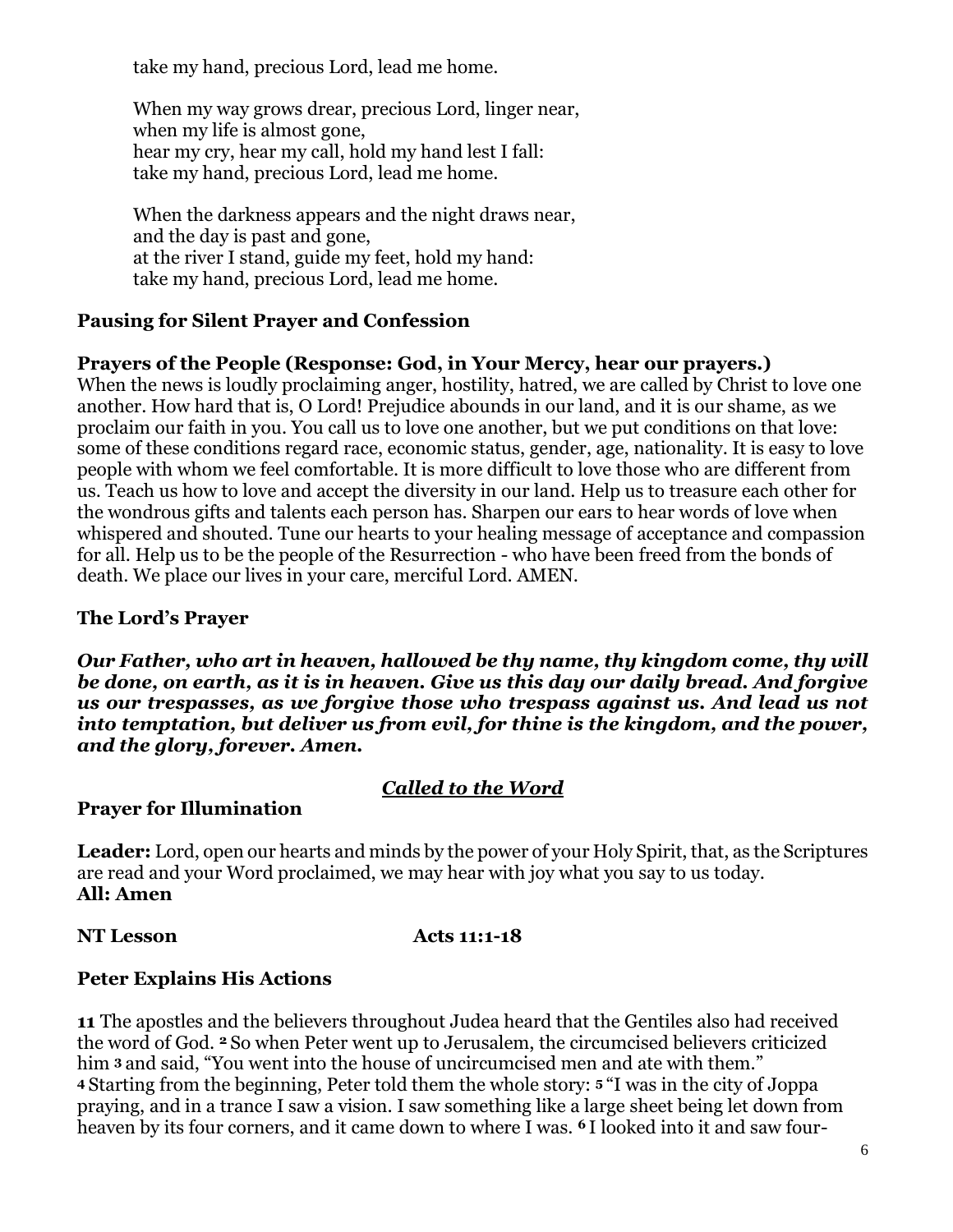footed animals of the earth, wild beasts, reptiles and birds. **<sup>7</sup>** Then I heard a voice telling me, 'Get up, Peter. Kill and eat.'

**<sup>8</sup>** "I replied, 'Surely not, Lord! Nothing impure or unclean has ever entered my mouth.' **<sup>9</sup>** "The voice spoke from heaven a second time, 'Do not call anything impure that God has made clean.' **<sup>10</sup>** This happened three times, and then it was all pulled up to heaven again. **<sup>11</sup>** "Right then three men who had been sent to me from Caesarea stopped at the house where I was staying. **<sup>12</sup>** The Spirit told me to have no hesitation about going with them. These six brothers also went with me, and we entered the man's house. **<sup>13</sup>** He told us how he had seen an angel appear in his house and say, 'Send to Joppa for Simon who is called Peter. **<sup>14</sup>** He will bring you a message through which you and all your household will be saved.'

**<sup>15</sup>** "As I began to speak, the Holy Spirit came on them as he had come on us at the beginning. **<sup>16</sup>** Then I remembered what the Lord had said: 'John baptized with water, but you will be baptized with the Holy Spirit.' **<sup>17</sup>** So if God gave them the same gift he gave us who believed in the Lord Jesus Christ, who was I to think that I could stand in God's way?" **<sup>18</sup>** When they heard this, they had no further objections and praised God, saying, "So then, even to Gentiles God has granted repentance that leads to life."

#### *This ends the NT Lessons. Let us turn to the Gospel Lesson. Please stand, if able.*

## **Gospel Lesson John 13:31-35**

## **Jesus Predicts Peter's Denial**

**<sup>31</sup>** When he was gone, Jesus said, "Now the Son of Man is glorified and God is glorified in him. **<sup>32</sup>** If God is glorified in him,[\[a\]](https://www.biblegateway.com/passage/?search=John+13%3A31-35&version=NIV#fen-NIV-26663a) God will glorify the Son in himself, and will glorify him at once.

**<sup>33</sup>** "My children, I will be with you only a little longer. You will look for me, and just as I told the Jews, so I tell you now: Where I am going, you cannot come.

**<sup>34</sup>** "A new command I give you: Love one another. As I have loved you, so you must love one another. **<sup>35</sup>** By this everyone will know that you are my disciples, if you love one another."

This is the word of God for the people of God. **All: Thanks be to God.**

## **Message** *Love & Discipleship* **Rev. Jin Kook Kim**

Good morning, Church Family! I hope you had a blessed week in the risen Jesus last week. Last Sunday, we considered that resurrection is ours because God has promised. We are in God's hand, and resurrection is in God's hand. No one and nothing can snatch us or resurrection from God's hands. Jesus' resurrection and Tabitha's resurrection show us that God will resurrect us someday. Let us live out our lives in the assurance of resurrection promised by God. Let us remind ourselves that resurrection is ours. Did you pick up Easter eggs for yourself and your family, friends, or neighbors? Did you eat the candy from the egg and remind yourselves of the joy of resurrection? Did you have a chance to give your loved ones an Easter egg to remind them of God's love and care? If not, please pick up Easter eggs for you and your loved ones. The eggs are in the basket on the table in the narthex.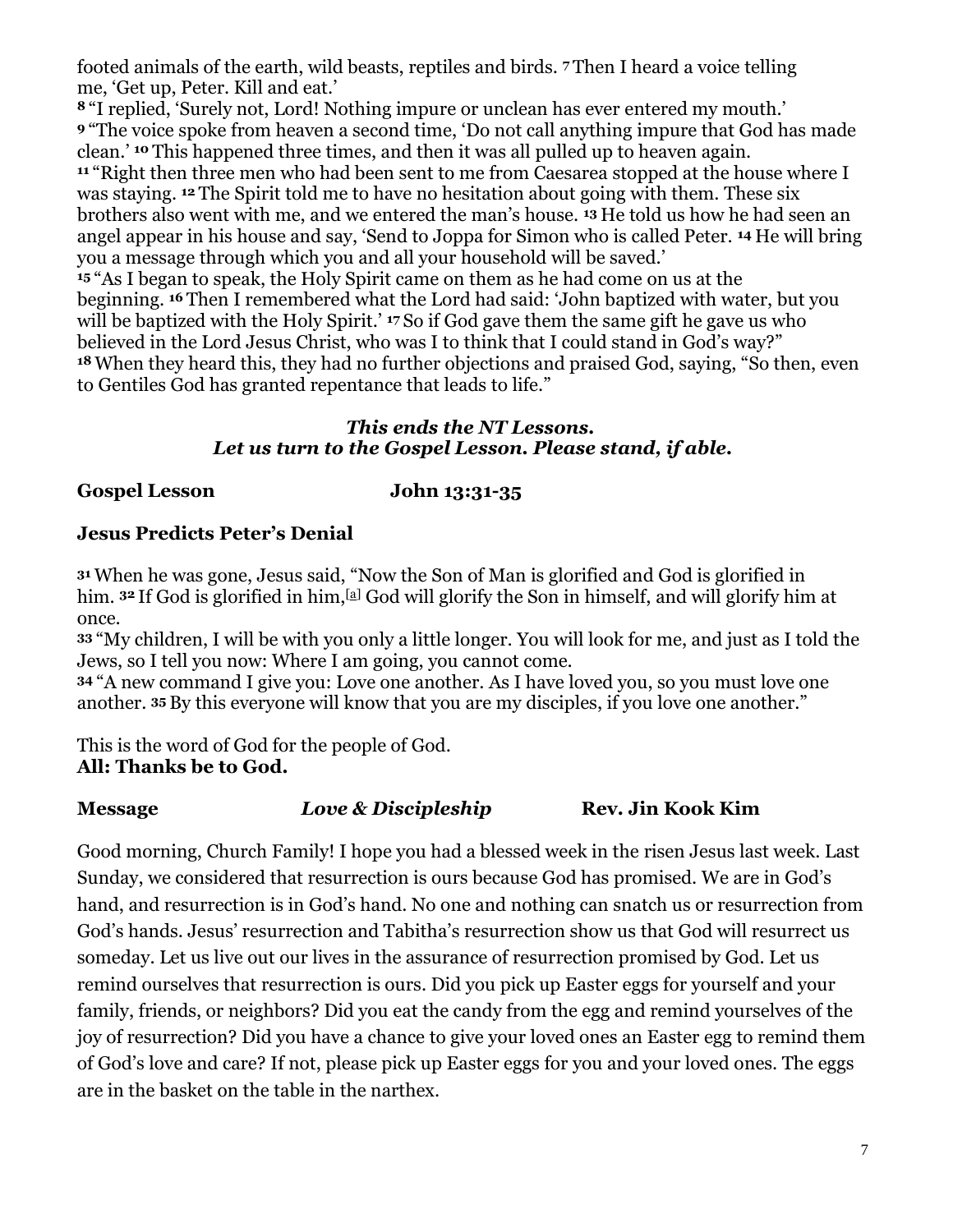Kids resemble their parents. They look like their parents in appearance, and their habits, characteristics, attitudes, words, and appetites are like their parents'. DNA would not be the only reason for that. The time being together would be one of the main reasons to resemble their parents. Kids follow what they see from their parents, so the best education for children is to live out the life that you want them to live. We are not surprised for kids are like their parents. Rather, we are surprised when kids are different from their parents. We also can see the air of their family or the personality of the parents from the kids of the family.

In today's scripture, Jesus said, "I give you a new commandment, that you love one another. Just as I have loved you, you also should love one another. By this, everyone will know that you are my disciples, if you have love for one another." Jesus ordered disciples to love one another and said, "By loving one another, everyone will know that you are my disciples." What does this mean? How will people know that they are Jesus' disciples when they love one another? Because Jesus loved everyone, and people knew that he loved them. Love was the feature of Jesus, so people would recognize disciples as Jesus' disciples when they loved one another.

Jesus was a Rabbi. Do you know how to be a rabbi in Jesus' time? All Jewish kids began to have an education when they were six years old. By becoming ten years old, they memorized the first five books of the Hebrew Bible, the Old Testament. When they became ten years old, the only best students of them continued to receive another level of education, and they began to memorize the whole Hebrew Bible, all books of the Old Testament, by becoming 14-15 years old. And the only best students of them continued to the next level. They came to a Rabbi and asked them to be his disciples. When a Rabbi interviewed them, he usually tested the knowledge that they had learned till that time. However, that was not all. A Rabbi tried to see if the kid could be like him. A Rabbi had his own interpretation and perspective of the Bible. He had his own practices of religion for his faith. When he interviewed a student, he saw if the student could follow his all interpretation, perspective, and practice. A Rabbi's goal is to make the student be like him and continue his interpretation, perspectives, and practices. For that, a Rabbit taught the student, being with them. Through the student's interpretation, perspectives, and practices, people could see who the Rabbi of the student was because the student's interpretation, perspectives, and practices were the teachers.

Jesus loved people. Jesus helped people with compassion and grace. He fed people. He taught people the truth of the kingdom of God so people could have hope and joy from God's word and kingdom. He healed people. He gave people a new life. He helped people with his love. His love changed people's lives, and his love was his feature. Now he ordered his disciples, "Love one another. By doing that, people will know that you are my disciples." People will know that they are Jesus' disciples when they love one another because love is Jesus' feature.

When Jesus ordered them to love one another, he said, "Love one another just as I have loved you." How did Jesus love them? He chose them as his disciples, although they were not the best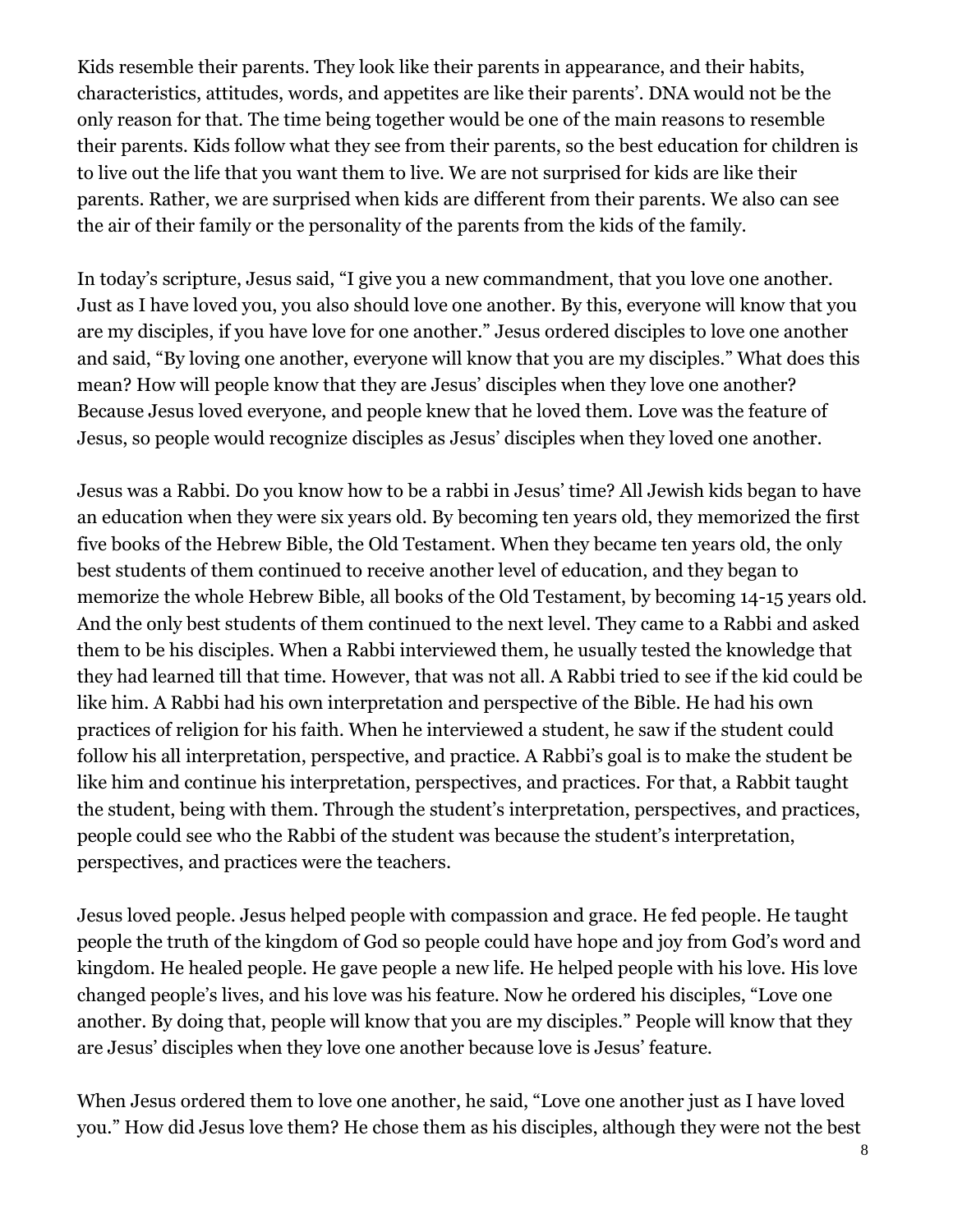students. They were fishing when Jesus came to them. Jesus called them and made them his disciples, although they were not qualified in accordance with the education process. That was Jesus' love. Jesus was patient with them. They sometimes didn't understand Jesus' teaching and ministry, but Jesus helped to let them understand with patience. That was Jesus' love. Jesus saved them when they were in trouble with people such as religious leaders or situations such as storms on the sea. That was Jesus' love. Jesus washed their feet. Jesus was crucified to save them. Those were Jesus' love. Now, Jesus ordered disciples to love one another as Jesus loved them. The love was what disciples should follow and practice.

We are Jesus' disciples. Jesus called us as his disciples as he called his first twelve disciples. And as disciples, our goal for our lives is to be like Jesus. We are called to love one another as Jesus has loved us. The love is not what the world says but what Jesus showed us. Jesus has loved us so much as he sacrificed himself, as he cares for us always, as he encourages us to live out our life as his disciples.

## Little Falls Church Family,

Love is Jesus' feature, and love is our feather because we have experienced Jesus' love because we have Jesus' love in our hearts, minds, and lives. When we love one another, when we love all people in the world as Jesus has loved us, people will know we are Jesus' disciples. We are called Christians. The word Christians mean those who follow Jesus Christ, his life, and his love. Let us love one another as Jesus has loved us. Let us love people in our community as Jesus has loved us. Let us love people in the world, as Jesus has loved us. People will know we are Jesus' disciples by loving one another with Jesus' love.

It would be best that we love one another as Jesus has loved and showed us. However, we sometimes need to discipline ourselves to love one another as Jesus has loved us. Parents usually discipline their children because kids sometimes do not follow what they see from their parents. Likewise, we don't sometimes follow Jesus' love in our lives, although Jesus has loved us. We don't sometimes know how to love, although Jesus showed us how to love. I share 1 Cor. 13 with a couple whenever I officiate a wedding because it shows how to love. Would you read this scripture loudly with me?

"Love is patient; love is kind; love is not envious, boastful, arrogant, or rude. It does not insist on its own way; it is not irritable; it keeps no record of wrongs; it does not rejoice in wrongdoing but rejoices in the truth. It bears all things, believes all things, hopes all things, endures all things."

Let us love one another as Jesus has loved us and as the Bible teaches us. Let people know we are Jesus' disciples by loving one another, by loving all people in the world. Amen!